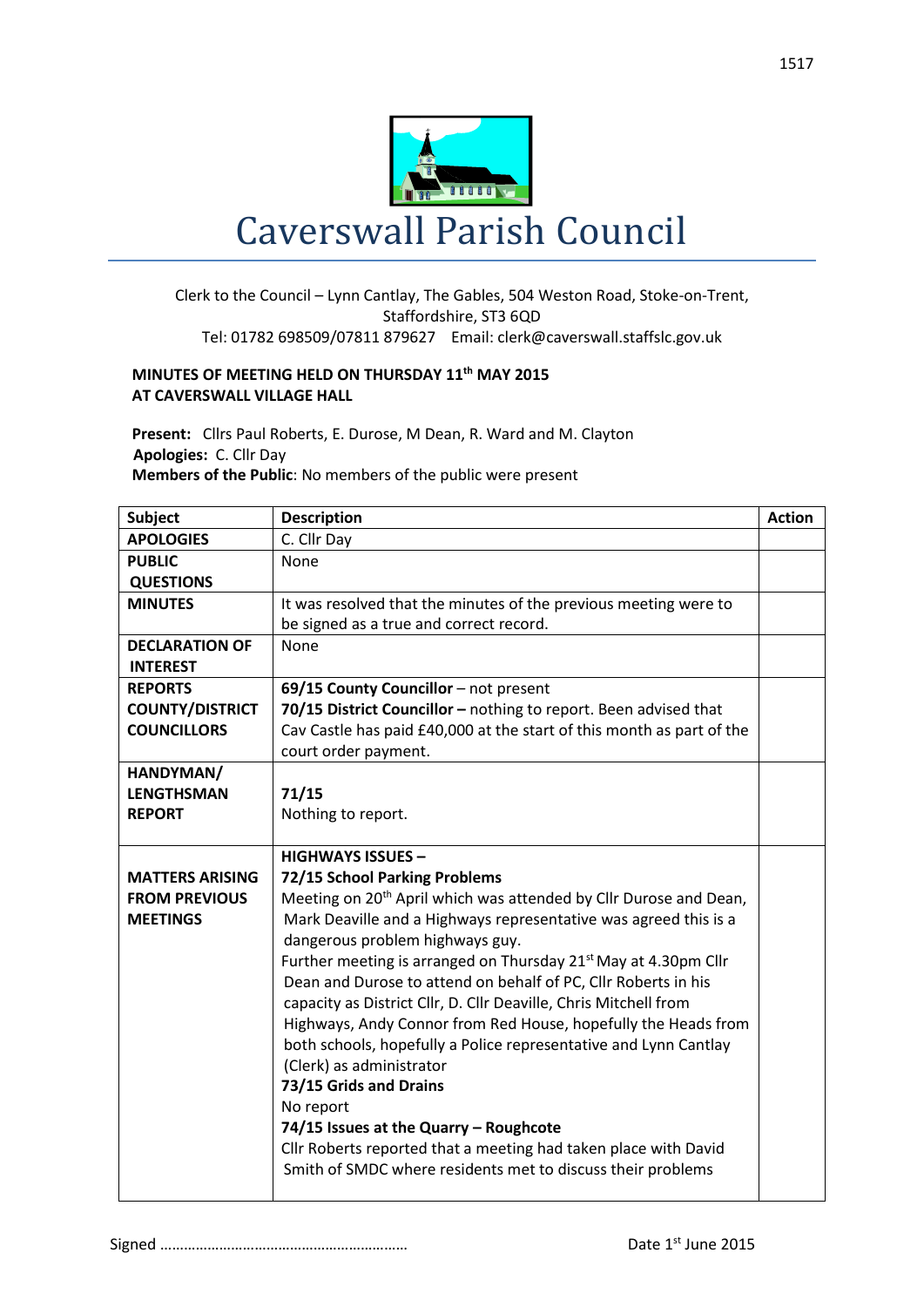| <b>Subject</b>        | <b>Description</b>                                                                                                                                                                                                                                                                                                                                                                                                                                                                                                                                                                                                                                                                                                                                                                                                            | <b>Action</b> |
|-----------------------|-------------------------------------------------------------------------------------------------------------------------------------------------------------------------------------------------------------------------------------------------------------------------------------------------------------------------------------------------------------------------------------------------------------------------------------------------------------------------------------------------------------------------------------------------------------------------------------------------------------------------------------------------------------------------------------------------------------------------------------------------------------------------------------------------------------------------------|---------------|
|                       | prior to a site meeting by David Smith and Cllr Roberts and it was<br>noted that a lot more is going on than was known, it is understood<br>that there are issues between various parties at the Quarry. This is<br>now in the hands of Enforcement. The residents were advised of<br>the outcome of the site visit and that the matter is being handled<br>by Enforcement.<br>Parish Council still got to push for no access signs to the Quarry.                                                                                                                                                                                                                                                                                                                                                                            | Clerk         |
|                       | 75/15 Playing Fields<br>(21/15, 06/15, 139/14. 126/14, 112/14, 95/14, 82/14, 70/14,<br>56/14, 42/14, 22/14, 08/14, 165/13, 153/13, 138/13, 126/13,<br>084/13, 064/13, 049/13, 036/13, 025/13, 010/13, 093/12)<br>Ongoing - still awaiting statements of knowledge.                                                                                                                                                                                                                                                                                                                                                                                                                                                                                                                                                            |               |
|                       | 76/15 Footpaths:<br>Issue with footpath down to Salts Farm (Vicarage Farm) - is an<br>access road that used to go to the Mill - Cllr Roberts stated that<br>one of his neighbours (Paul) who has access to a field off the lane<br>for agricultural use advised him that a gate had been padlocked so<br>he could not gain access when he asked the house owner for a key<br>to the padlock he was told he couldn't have one and that the house<br>owner had been told by the Council that she can do that - it is<br>unclear which Council advised this. This lane has been used for<br>many years (4 generations of the Heath family have used it). Fire<br>engines have also used the lane at times to water.<br>It was agreed that Clerk to contact Dawn Plant, Rights of Way at<br>SCC, to ask that this is looked into. | Clerk         |
|                       | 77/15 Defibrillator:<br>(62/15, 23/15, 08/15, 142/14. 128/14, 114/14, 97/14, 84/14, 73/14,<br>59/14, 46/14, 27/14)<br>On going - still waiting on Andy for Red House to contact the<br>Brewery. Cllr Ward to chase up.                                                                                                                                                                                                                                                                                                                                                                                                                                                                                                                                                                                                        |               |
|                       | 78/15 Notice Board - end of village:<br>(63/15, 45/15, 25/15, 16/15)<br>On going.                                                                                                                                                                                                                                                                                                                                                                                                                                                                                                                                                                                                                                                                                                                                             |               |
|                       | 79/15 Phone Box Adoption - The Square:<br>Clerk had been in touch with BT re the situation over Fulford First<br>Responders and this is being investigated. However a decision was<br>made to put in a request for the Parish Council to adopt the phone<br>box.<br>80/15 Boot Camp:<br>(65/15)<br>Not now going ahead as circumstances                                                                                                                                                                                                                                                                                                                                                                                                                                                                                       |               |
|                       | <b>Unresolved Items: none</b>                                                                                                                                                                                                                                                                                                                                                                                                                                                                                                                                                                                                                                                                                                                                                                                                 |               |
| <b>CORRESPONDENCE</b> | 81/15<br><b>TSB</b><br><b>Bank Statement</b>                                                                                                                                                                                                                                                                                                                                                                                                                                                                                                                                                                                                                                                                                                                                                                                  |               |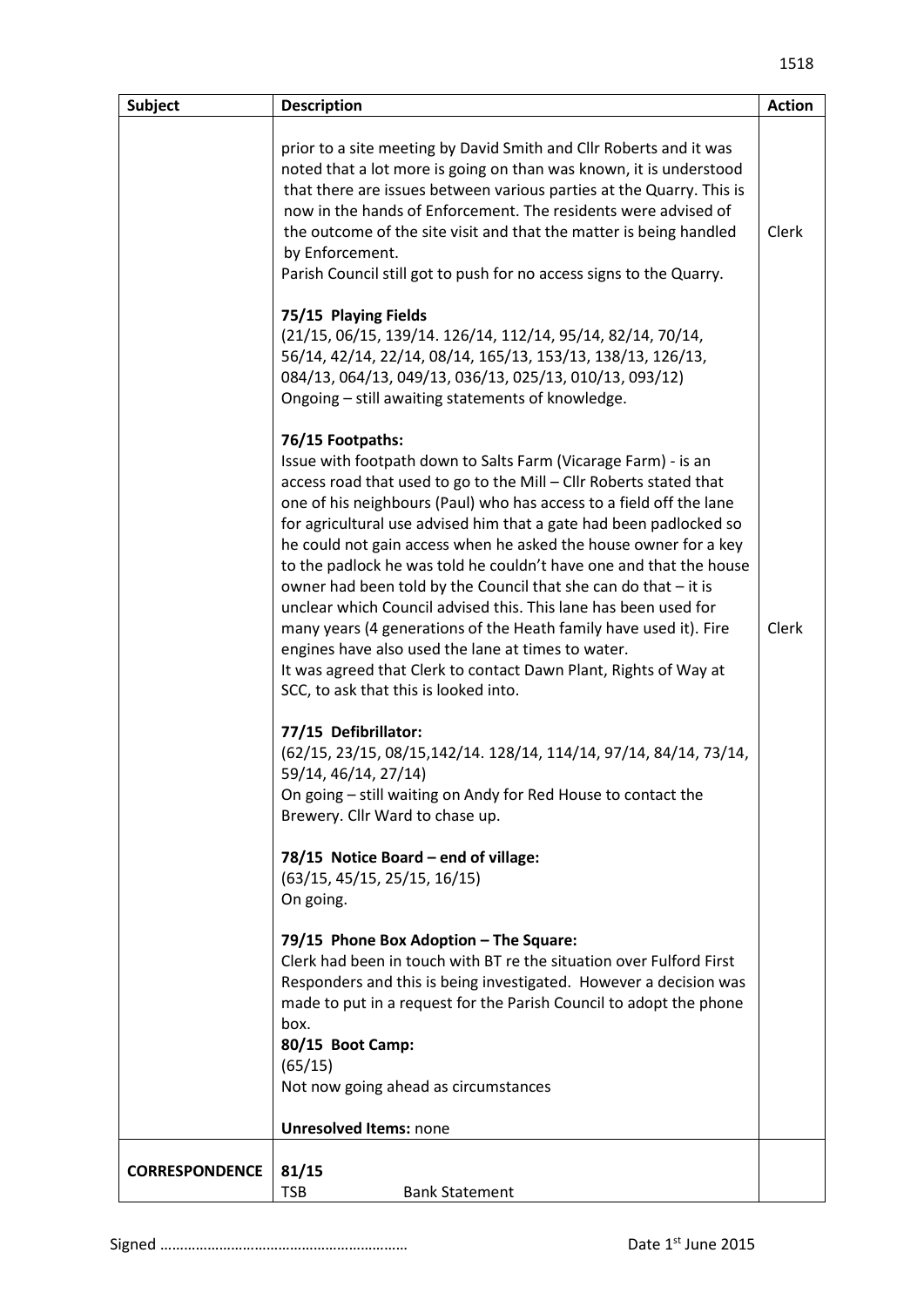| <b>Subject</b>       | <b>Description</b>                                                  | <b>Action</b> |
|----------------------|---------------------------------------------------------------------|---------------|
|                      |                                                                     |               |
| FINANCE,             | 82/15                                                               |               |
| <b>AUDIT AND</b>     | Payments:                                                           |               |
| <b>ANNUAL RETURN</b> | The following accounts were approved for payment:-                  |               |
|                      | Mrs L Cantlay – Clerk Salary and Expenses – May<br>£213.00*         |               |
|                      | Town & Country Services - April work<br>£348.00*                    |               |
|                      | TOTAL PAYMENTS THIS MONTH - £561.00                                 |               |
|                      | - indicates payments to be made via Internet Banking Faster         |               |
|                      | Payment, approved at meeting.                                       |               |
|                      |                                                                     |               |
|                      | Transfer – none required in to current account this month           |               |
|                      | £2,000.00 transferred to Contingency Instant access Account as      |               |
|                      | agreed at last meeting.                                             |               |
|                      | Receipts:                                                           |               |
|                      | SMDC - First Precept Payment - £1570.87                             |               |
|                      | No Interest re Instant Access Accounts showing received so for this |               |
|                      | month - Clerk to check with Bank                                    |               |
|                      | TOTAL RECEIPTS RECEIVED - £1570.87                                  |               |
|                      | Accounts (after any payment or receipts made) :                     |               |
|                      | Current Account - £1114.57                                          |               |
|                      | Instant Access Account - £12,610.91                                 |               |
|                      | Contingency Account - £6,700.86                                     |               |
|                      |                                                                     |               |
|                      | <b>AUDIT AND ANNUAL RETURN:</b>                                     |               |
|                      | It was agreed for Caroline Hulse to do the internal audit.          |               |
|                      | The Annual Return was completed and signed at the meeting in        |               |
|                      | line with regulations.                                              |               |
|                      |                                                                     |               |
|                      | <b>SUGGESTIONS FOR MONEY TO BE SPENT</b>                            |               |
|                      | Edna suggested new light in between Philip Bunns The Old Post       |               |
|                      | Office and Methodist Chapel. Quote from Western Power further       |               |
|                      | down the road.                                                      |               |
|                      | Quotes for fencing along the Dams 2 bar fencing. Wards, Blythe      |               |
|                      | Fencing                                                             |               |
|                      |                                                                     |               |
|                      |                                                                     |               |
| <b>PLANNING</b>      | 68/15                                                               |               |
| <b>MATTERS</b>       | Applications: none received                                         |               |
|                      | <b>Decisions:</b>                                                   |               |
|                      | SMD/2014/0445 - Churchcroft - Variation of Condition 2 of           |               |
|                      | 13/00257/FUL - APPROVED                                             |               |
|                      | Appeals: none                                                       |               |
|                      | <b>Enforcement: see Pubic Questions</b>                             |               |
|                      |                                                                     |               |
| <b>NEW BUSINESS</b>  | <b>Caverswall Post Office:</b>                                      |               |
|                      | Letter received from Post Office advising that the Caverswall Post  |               |
|                      | Office will be reopening on 1 <sup>st</sup> June 2015 at 1pm        |               |
|                      |                                                                     |               |
|                      | 2015 May Parish Election:                                           |               |
|                      | The Parish election is Uncontested and has 5 Councillors duly       |               |
|                      | elected :--                                                         |               |